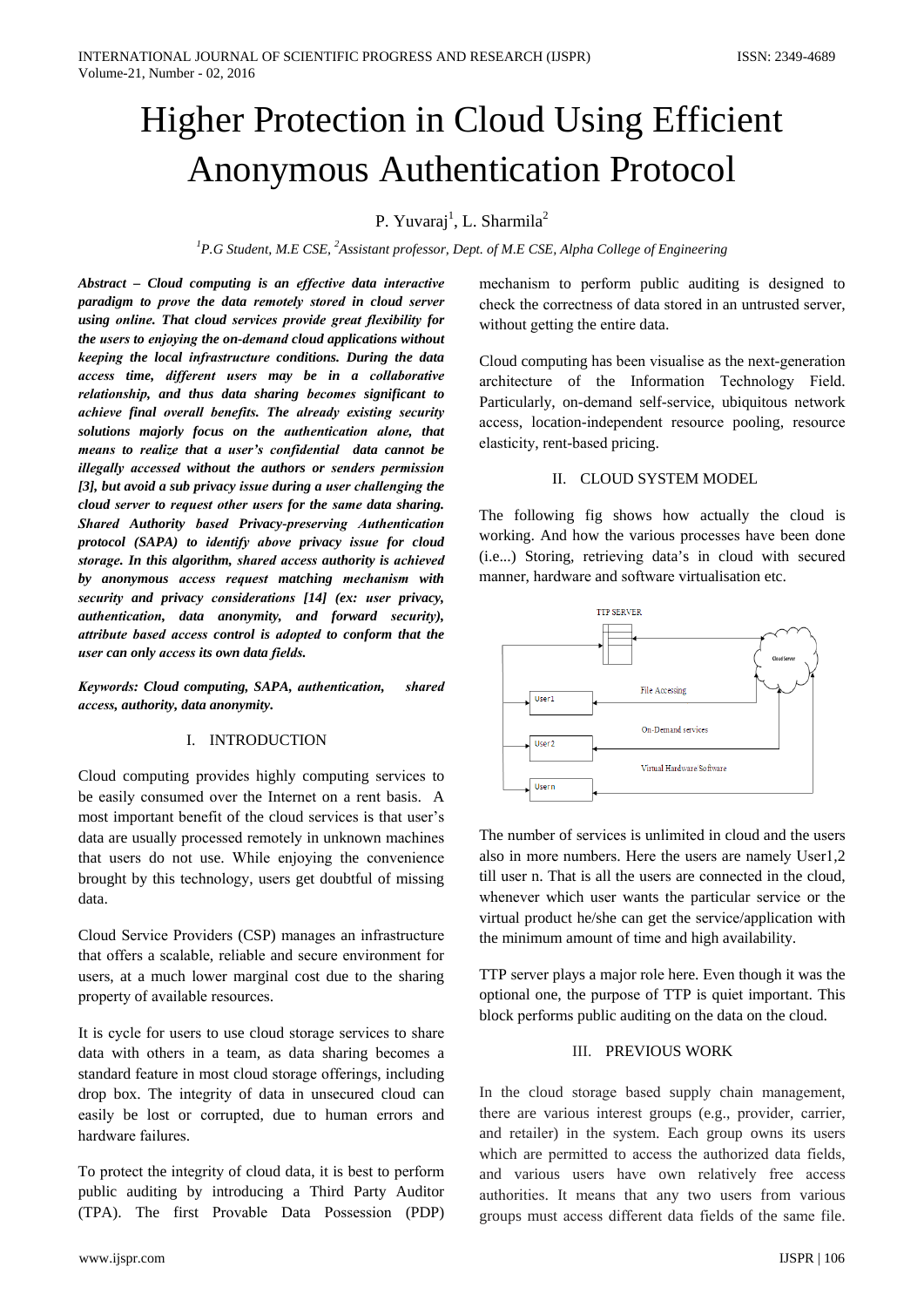There into, a provider may want to access a carrier's data's, but it's not sure if the carrier will allow its access request.

If the carrier declines its request, the supplier's access desire will be revealed along with nothing obtained towards the desired data fields. Actually, the supplier may not send the access request or withdraw the unaccepted request in advance if it firmly knows that its request will be refused by the carrier. It is unreasonable to thoroughly disclose the supplier's private information without any privacy considerations.

The carrier also wants to access the supplier's data fields, and the cloud server should inform each other and transmit the shared access authority to the both users. The carrier has no interest on other user's data fields, therefore its authorized data fields should be properly protected, and meanwhile the supplier's access request will also be concealed.

The carrier may want to access the retailer's data fields, but it is not certain whether the retailer will accept its request or not.

## **IV PROPOSED METHODOLOGY**

Proposed technique "Efficient is Anonymous Authentication Protocol (EAAP)" to address a privacy issue for cloud storage. It indicates that the proposed protocol realizing privacy preserving data access authority sharing is attractive for multi-user collaborative cloud applications.

The security of the data to be uploaded in the website is amplified using the concept of One Time Password (OTP). This technique will used to know whether the authorized users can access the data or the data accessed by the unauthorized user. It will be a great task for the hackers to hack the system and steal the data.

1) EAAP is achieved by anonymous access request matching mechanism with security and privacy considerations (example: authentication, data anonymity, user privacy, and forward security); 2) Attribute based access control is adopted to realize that the user can only access its own data fields

3) Bit exchanging method encryption is applied by the cloud server to provide data sharing among the multiple users.

4) Towards the dynamic cloud data, the scheme supports dynamic outsourced data operations. It indicates that the scheme is resilient against Byzantine failure, malicious data modification attack, and server colluding attacks.

5) Proposed an object centered approach to enable enclosing the logging mechanism with the users' data and policies.



Fig.1: Architecture Diagram

System architecture is the overall model that defines the structure, behaviour, and over view of a system. An architecture description is a formal description and representation of a system, organized in a way that support reasoning about the structures and behaviour of the system. The architecture diagram shows the modules used in the project. The modules are listed and explained below.

Anonymous Authentication Process (AAP): This block contains two major sides namely data user side and data owner side. Data owner has to upload its files in a cloud server after the successful registration.

The data user side contains the process of downloading or viewing the content present in the cloud only after the registration process completes from data owner (who is actually upload the file).

Trusted Third Party Implementation: User and owner register their details in cloud with the username and password. Third party auditor is verifying the data owners request and details. Then only TTP provides accessibility permission to the Data owner.

Then the data owner is sending the encrypted key to the user for reading the content of the file what already stored by that particular data owner. One data user may have subscribed more than one data owner (i.e.) one user having more number of subscriptions for the various data owners.

Cloud Service Provider: The cloud delivery model has provides software as a service, platform as a service, and infrastructure as a service. CSP should be responsible for the security of their customers data and it should be responsible for if any security